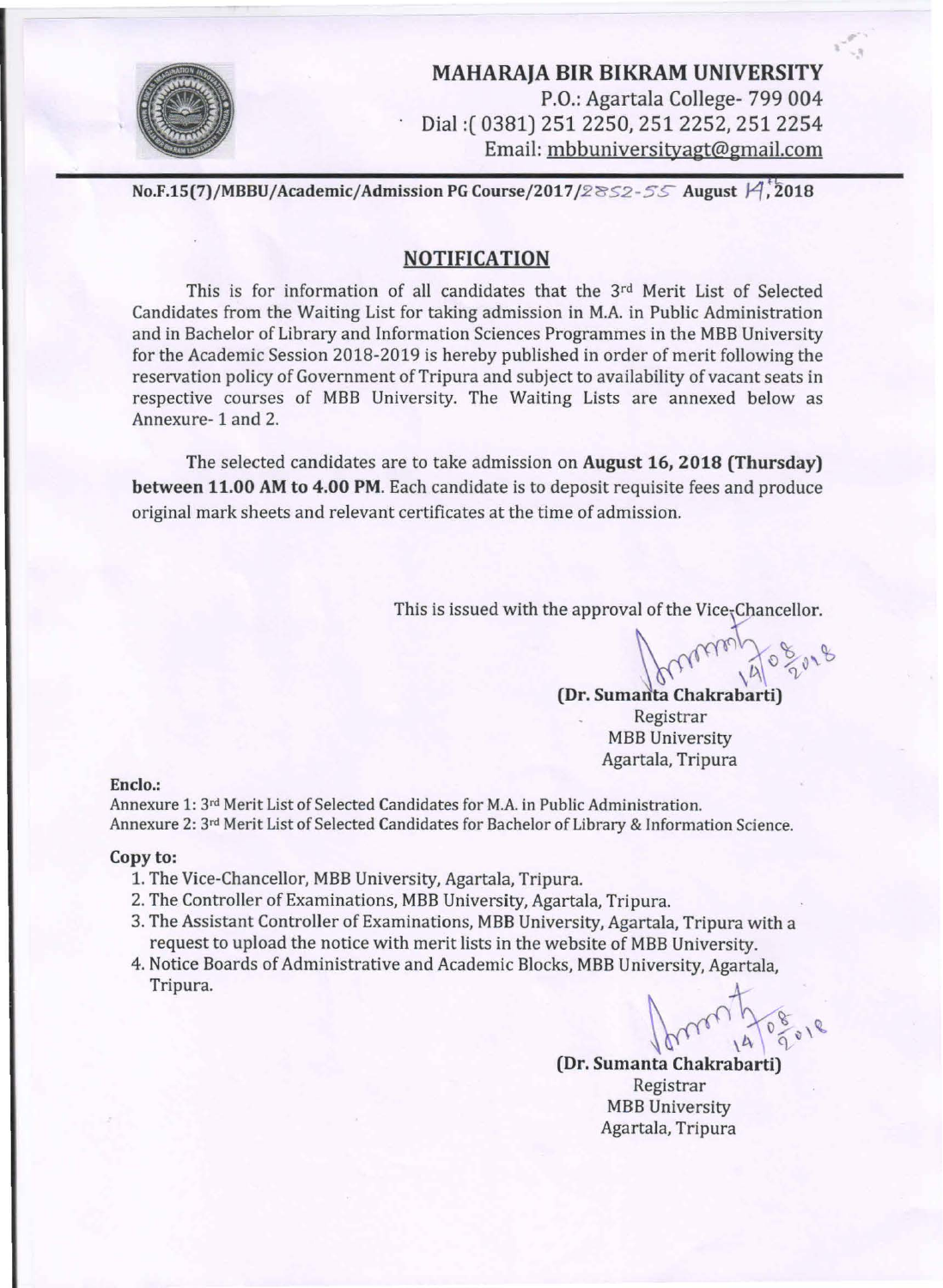

Annexure 1

, ' II

# MAHARAJA BIR BIKRAM UNIVERSITY Agartala, Tripura, Pin Code: 799 004

### $3<sup>rd</sup>$  Merit List for Admission in M.A. for Academic Session 2018-19

# Department: PUBLIC ADMINISTRATION (First Semester)

#### UR Category:

| SI.<br>No.     | Form<br>No. | <b>Candidates' Name</b>               | Year of<br>Passing | <b>Honours/General as</b><br>per choice of subject | <b>Total</b><br><b>Points</b> | Category   |
|----------------|-------------|---------------------------------------|--------------------|----------------------------------------------------|-------------------------------|------------|
|                | 419         | <b>MOUTUSHI DEBNATH</b>               | 2018               | <b>GENERAL</b>                                     | 43.40                         | <b>GEN</b> |
| $\overline{2}$ | 210         | PRAVA RANI DEBBARMA                   | 2018               | <b>GENERAL</b>                                     | 43.20                         | <b>ST</b>  |
| 3              | 341         | <b>STEKEN DEBBARMA</b>                | 2018               | <b>GENERAL</b>                                     | 43.20                         | <b>ST</b>  |
| 4              | 312         | <b>PADMA SHREE</b><br><b>DEBBARMA</b> | 2018               | <b>GENERAL</b>                                     | 43.00                         | <b>ST</b>  |
|                | 314         | REEMA DEBBARMA                        | 2018               | <b>GENERAL</b>                                     | 42.80                         | <b>ST</b>  |
| 6              | 511         | <b>JUHI MAJUMDER</b>                  | 2018               | <b>GENERAL</b>                                     | 42.60                         | <b>GEN</b> |
| ⇁              | 395         | <b>SANGITA CHAKMA</b>                 | 2018               | <b>GENERAL</b>                                     | 42.60                         | <b>ST</b>  |

### **ST Category:**

| SI.<br>No.     | Form<br>No. | <b>Candidates' Name</b> | Year of<br>Passing | <b>Honours/General as</b><br>per choice of subject | <b>Total</b><br><b>Points</b> | Category  |
|----------------|-------------|-------------------------|--------------------|----------------------------------------------------|-------------------------------|-----------|
|                | 477         | <b>SWAPAN DEBBARMA</b>  | 2018               | <b>GENERAL</b>                                     | 42.60                         | <b>ST</b> |
|                | 507         | <b>SUMAN DEBBARMA</b>   | 2018               | <b>GENERAL</b>                                     | 42.60                         | <b>ST</b> |
|                | 039         | <b>USAILA MOG</b>       | 2018               | <b>GENERAL</b>                                     | 42.40                         | <b>ST</b> |
| $\overline{4}$ | 532         | <b>GITESH KALAI</b>     | 2018               | <b>GENERAL</b>                                     | 42.20                         | <b>ST</b> |
|                | 182         | EBRAHIM DEBBARMA        | 2018               | <b>GENERAL</b>                                     | 42.20                         | <b>ST</b> |

mm 5/08/018